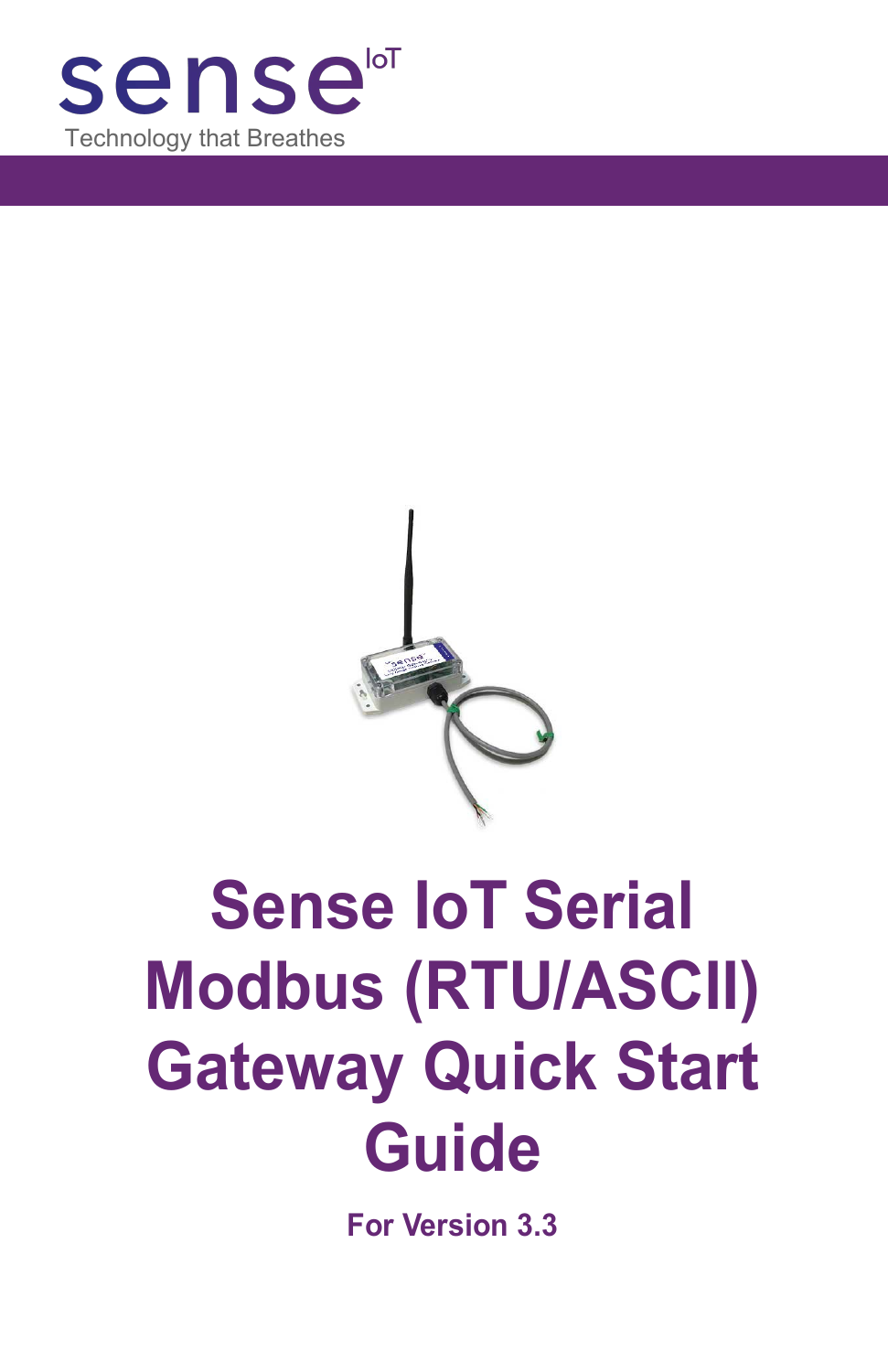## **Information to Users**

*This equipment has been tested and found to comply with the limits for a Class B digital devices, pursuant to Part 15 of the FCC Rules. These limits provide reasonable protection against harmful interference in a residential installation. This equipment generates, uses, and can radiate radio frequency energy and, if not installed and used in accordance with the instruction manual, may cause harmful interference to radio communications. It should*  be noted that there is no quarantee that interference will not occur during an installation. If *this equipment does cause harmful interference to radio or television reception, which can*  be determined by turning the equipment off and on, the user is encouraged to try to *correct the interference by one or more of the following measures:*

- *• Reorient or relocate the receiving antenna*
- *• Increase the separation between the equipment and receiver*
- *• Connect the equipment into an outlet on a circuit different from that to which the receiver is connected.*
- *• Consult the dealer or an experienced radio/TV technician for help.*

Warning: Changes or modifications not expressly approved by Sense IoT could void the user's authority to operate the equipment.

RF Exposure Warning: To satisfy FCC RF exposure requirements for mobile transmitting devices, a separation distance of 20 cm or more should be maintained between the antenna of this device and persons during device operation. To ensure compliance, operations at closer than this distance are not recommended. The antenna used for this transmitter must not be co-located in conjunction with any other antenna or transmitter.

#### Inside the box:

You should find the following items in the box:

- Serial Modbus Gateway
- Antenna
- Sense IoT Wireless Sensors
- Batteries
- Mounting Hardware
- Users Guide

Some setup is required before the system will begin working. Please follow the instructions in this guide to correctly setup your system.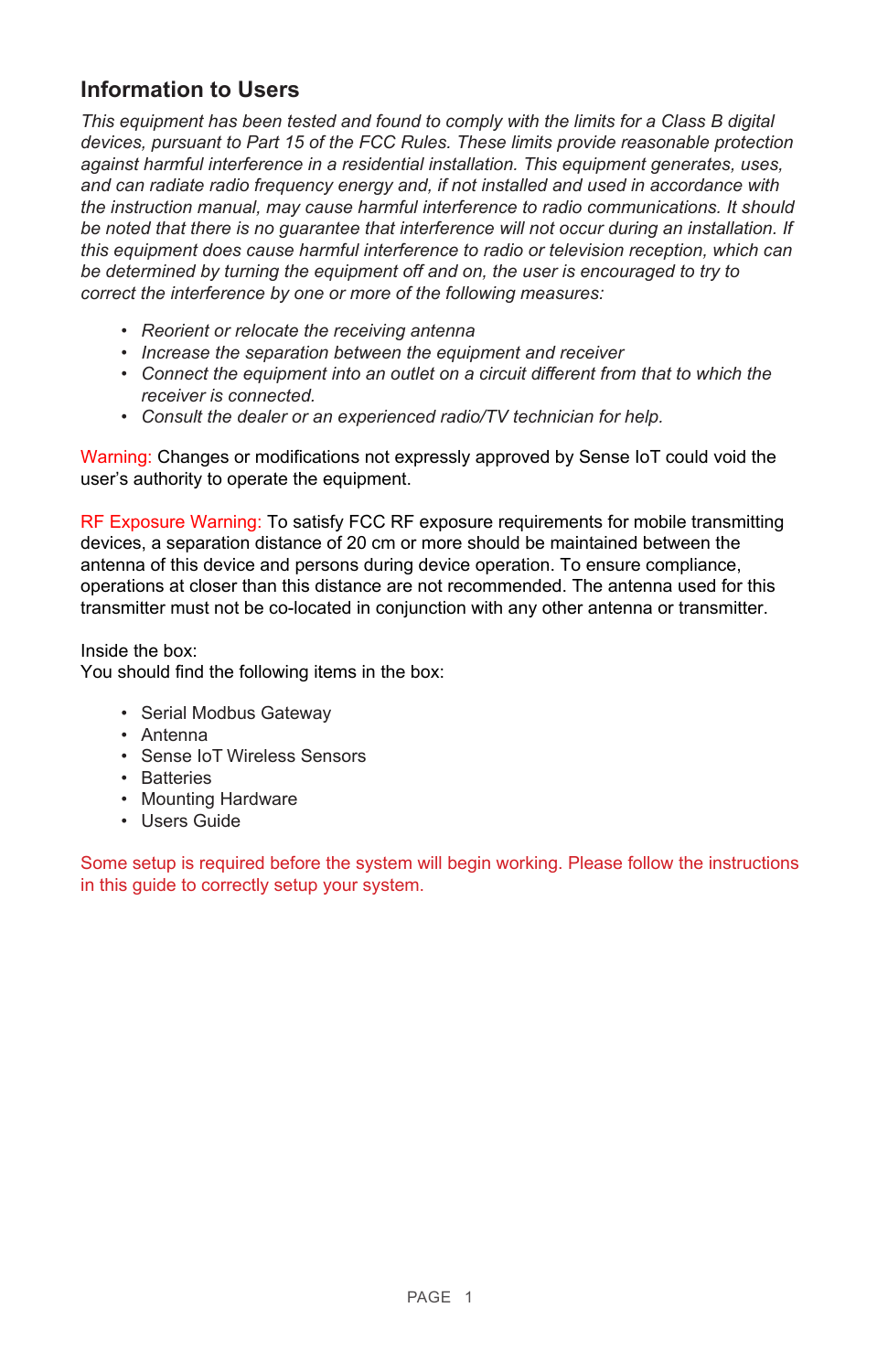## **Features**

- Works with 900, 868, and 433MHz Sensor Networking Solutions
- Communicates with Modbus RTU / ASCII Protocols
- Supports RS-232C / RS-485 Interfacing
- 3 LED Indicators (System, Wired and Wireless)
- NEMA 4X / IP65 RATED Enclosure
- RP SMA Antenna Connector (Antenna Included)

#### **Example Network Integration**

Sense IoT wireless sensors integrate with existing Modbus systems allowing for additional environmental variables to be monitored.



#### **Serial Modbus Gateway Quick Start**

- 1. Attach Hardware
- 2. Verify COM Settings
- 3. Perform Communication Verification
- 4. Register Sensors to SMG
- 5. Bring Sensors Online
- 6. Read/ Interpret Sensor Data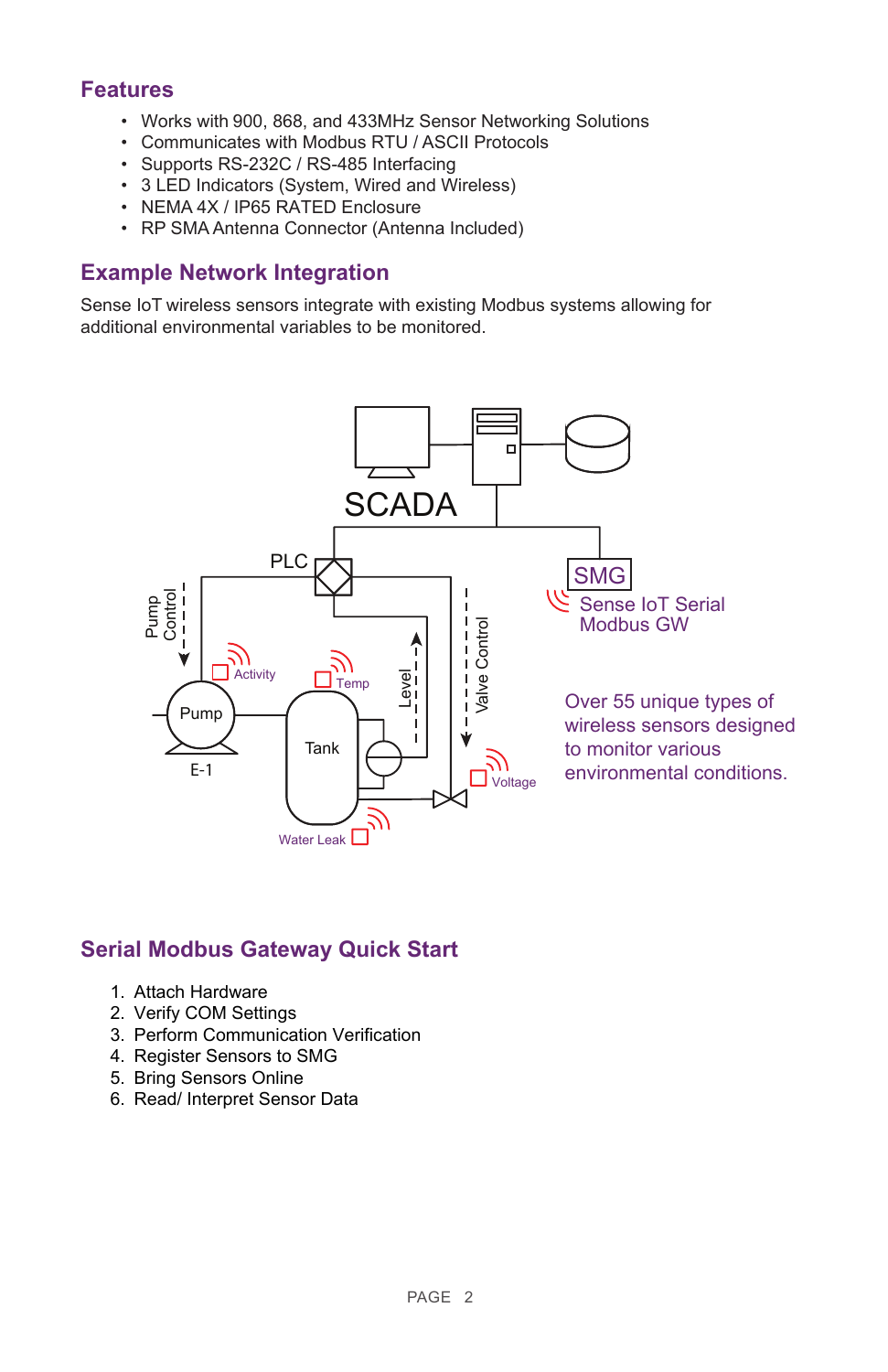## **I. CONNECTING THE SERIAL MODBUS GATEWAY HARDWARE**

- 1. Connect Antenna
- 2. Use communication select jumper to set RS-485 or RS-232C
- 3. Connect wires from Modbus to SCADA / PLC / Master

| <b>SMG 5-Wire Connector</b> |                                                                                                                                                    |  |
|-----------------------------|----------------------------------------------------------------------------------------------------------------------------------------------------|--|
| <b>Red</b>                  | $4.5 - 36$ VDC                                                                                                                                     |  |
| <b>Black</b>                | Power ground                                                                                                                                       |  |
| <b>Orange</b>               | RS-232C: TXD gateway's transmitter data connection.<br>Connect the MODBUS master's receiver.<br>RS-485: D+ Non-inverting 485 transmitter/receiver. |  |
| <b>MHIp</b>                 | Signal ground, internally connected to power ground.                                                                                               |  |
| Green                       | RS-232C: RXD gateway's receiver data connection.<br>Connect the Modbus master's transmitter.<br>RS-485: D-Inverting 485 transmitter/receiver.      |  |

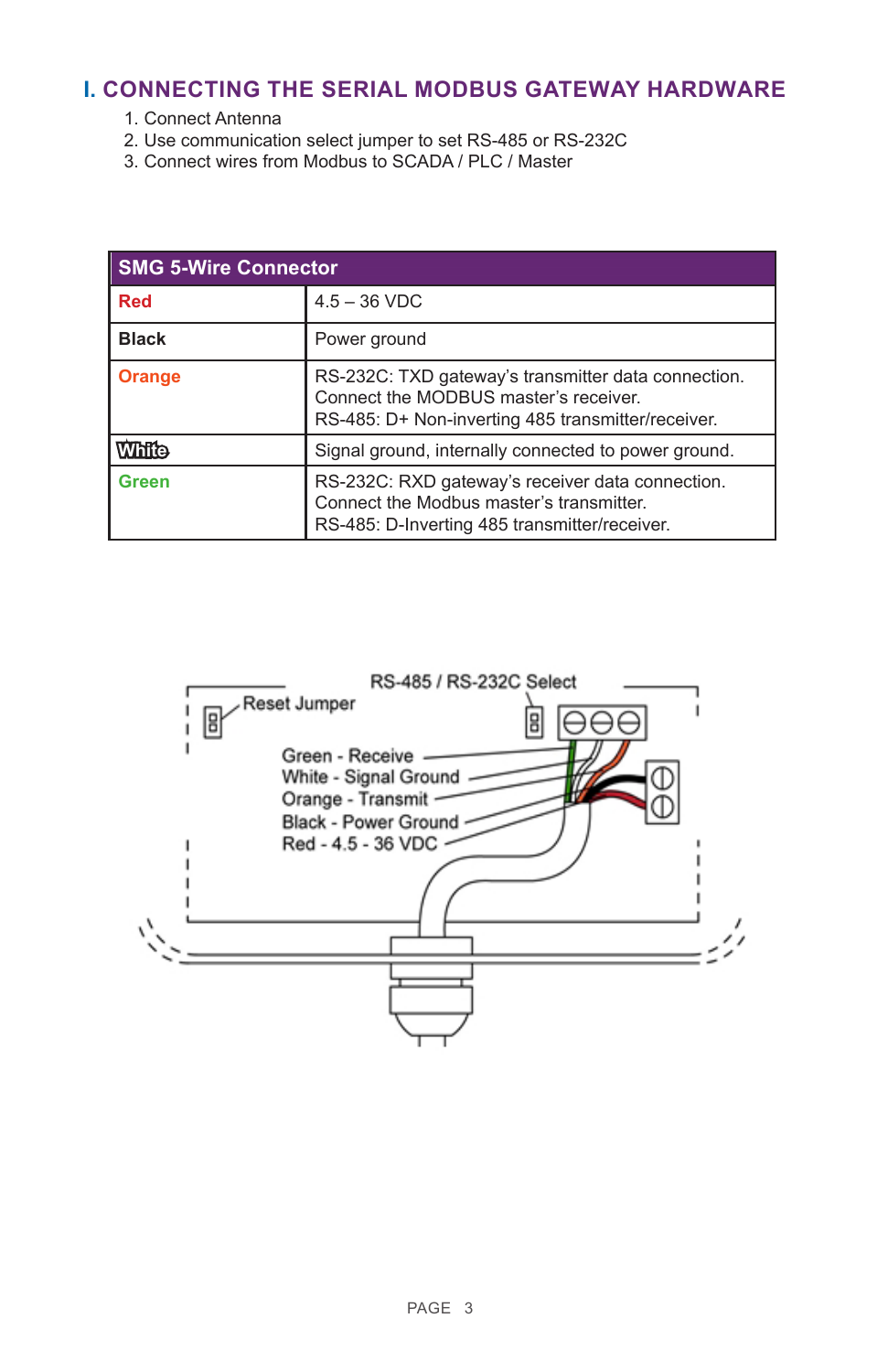## **CONNECTING THE SERIAL MODBUS GATEWAY TO THE USB PROGRAMMING DONGLE:**

**Black USB Version**



**Clear USB Version**

White - Signal Ground (Not Connected) Black - Power Ground Orange - Transmit Green - Receive Red - 4.5 – 36 VDC



White - Signal Ground (Not Connected)  $Red - 4.5 - 36 VDC$ Green - Receive Orange - Transmit Black - 4.5 – 36 VDC

# **II. SERIAL MODBUS GATEWAY INDICATOR LIGHTS**



System – Indicates gateway status. A green light indicates ready and working. A red light indicates there is a hardware problem.

Wired – Indicates the connectivity with Modbu system. A green light indicates ready and working. A red light indicates there is a problem. A flashing green light indicates active communication.

Wireless – Indicates wireless sensor network activity. A green light indicates ready and working. A red light indicates that no network has been formed (no sensors are registered). A flashing green light indicates radio traffic from the sensors.

# **III. VERIFY COMMUNICATION SETTINGS**

The Serial Modbus supports 2 transmission modes: RTU and ASCII. The default communication is Modbus-RTU, 8 data bits, No Parity, 1 Stop bit (8-N-1), 19200 baud. The Modbus slave ID or Modbus address is 95 or 0x5F.

The following commands (Function Codes, denoted FC) are supported:

- $FC = 1$ : Read Coils
- FC = 5: Write Single Coil<br>FC = 15: Write Multiple Co
- Write Multiple Coils
- FC = 3: Read Holding Registers
- FC = 6: Write Single Register
- FC = 16: Write Multiple Registers

All other commands, exceptions, or other interface features are not supported.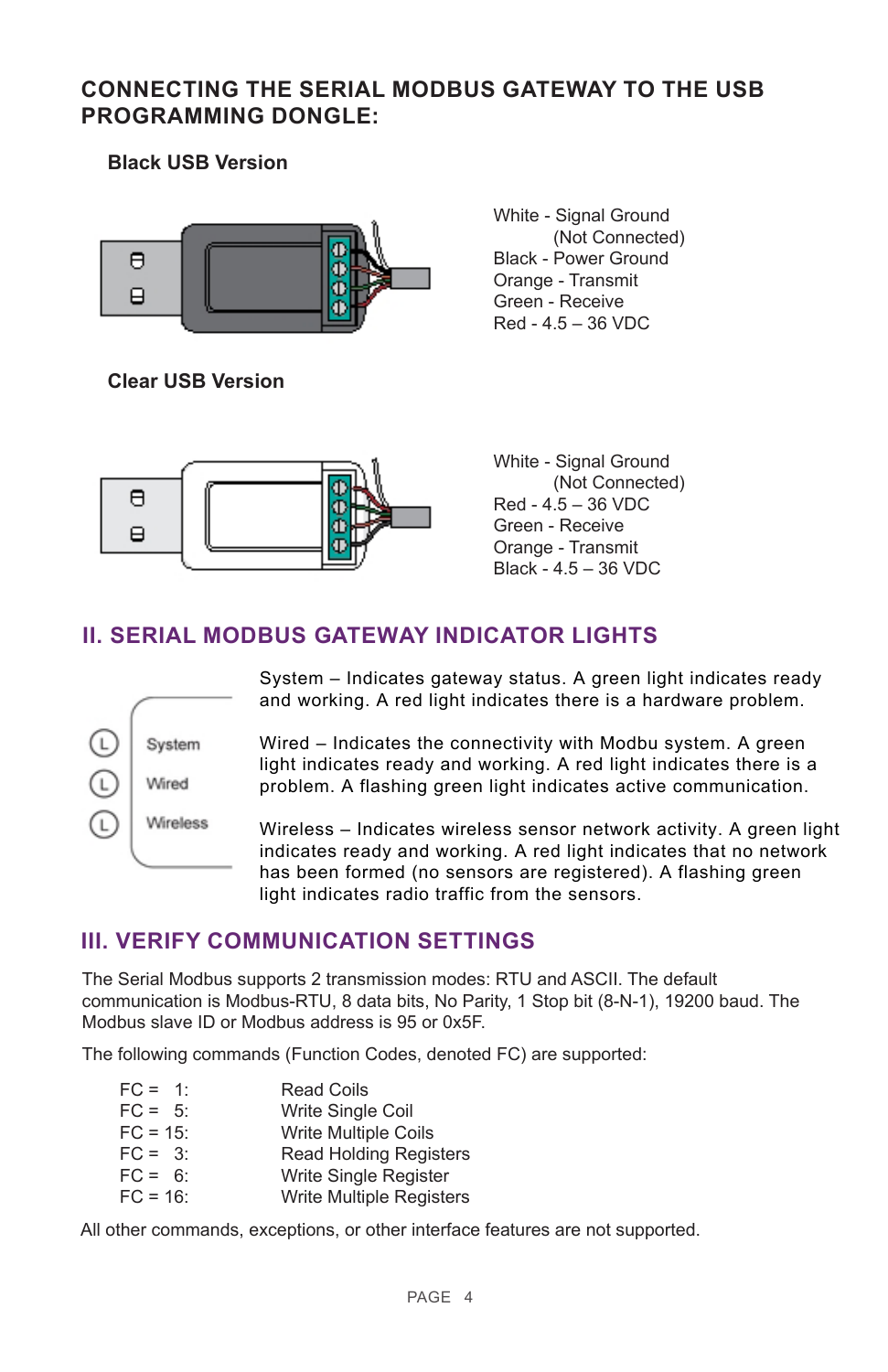#### **IV. PERFORM COMMUNICATION VERIFICATIONS**

Poll the WACTIVE gateway coil @ 0/ 1 address. This should return false if no sensors have been registered yet.

Poll the Gateway ID registers @ 1-2/ 40002-40003 addresses and verify the number returned matches the Gateway ID on the bottom of your serial Modbus Gateway (four or five digit number near the bar code).

If the device times-out or gives some other error, please see the Serial Modbus Gateway User's Manual for example Modbus communications.

#### **CHANGE COMMUNICATION SETTINGS**

If you prefer to use different communication settings than the default, follow the instructions on the next page. Otherwise, skip to the next section.

| <b>Register</b><br><b>Name</b> | <b>Function</b><br>Code | <b>Raw</b><br><b>Address</b> | <b>Description</b>                                                                                                                                                                                                            |
|--------------------------------|-------------------------|------------------------------|-------------------------------------------------------------------------------------------------------------------------------------------------------------------------------------------------------------------------------|
| <b>BAUDRATE</b>                | 40006                   | 5                            | Designates the baud rate used by<br>the Modbus interface. After<br>modifying this register, a gateway<br>reset must be performed before<br>changes can take effect.                                                           |
|                                |                         |                              | <b>Baud</b><br><b>Value Represented</b><br><b>Selected</b><br>2400<br>0<br>1<br>4800<br>$\overline{2}$<br>9600<br>3 (DEFAULT)<br>19200<br>36400<br>4<br>5<br>57600<br>6<br>115200                                             |
| COMMODE                        | 40007                   | 6                            | Designates the operating mode used<br>by the Modbus interface. After<br>modifying this register, a gateway<br>reset must be performed before<br>changes can take e ect.                                                       |
|                                |                         |                              | Value<br><b>Meaning</b><br>RTU: 8-N-2<br>0<br>1 (DEFAULT)<br>RTU: 8-N-1<br>$\overline{2}$<br>$RTU: 8-E-1$<br>3<br>RTU: 8-0-1<br>$\overline{4}$<br><b>ASCII: 7-N-2</b><br>5<br><b>ASCII: 7-E-1</b><br>6<br><b>ASCII: 7-0-1</b> |
| <b>COMADDR</b>                 | 40008                   | $\overline{7}$               | Designates the Modbus Address used<br>in the communications interface. Val-<br>ues range from 1-247. Default value<br>is 95.                                                                                                  |

Once you have written your new settings, you will have to perform a reset for the settings to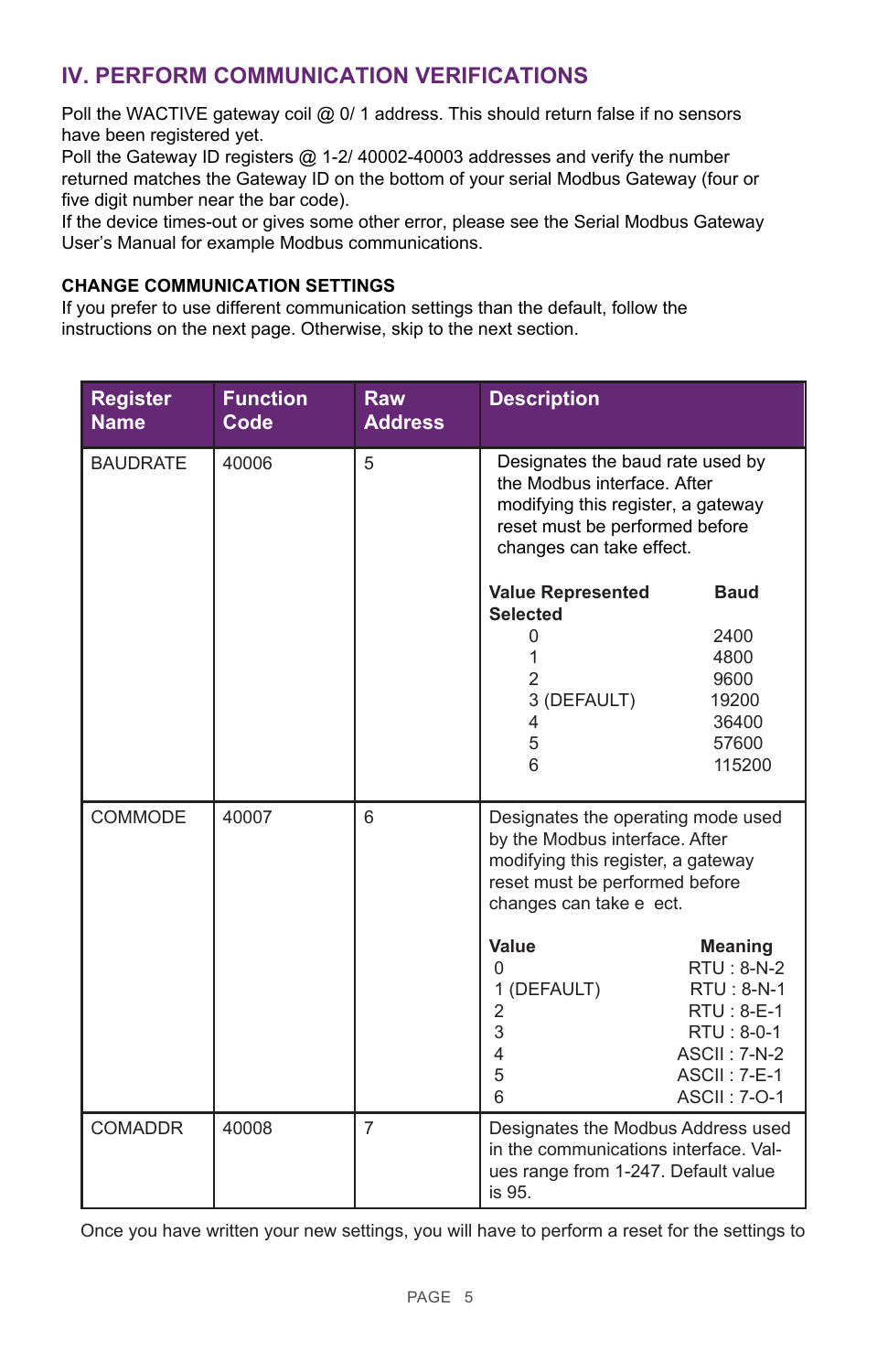To perform a reset, write the "RST\_DEVICE" Gateway Coil @ address 3 to TRUE. The device will reset one second after receiving this command. Your new communication settings will be in effect. You can also power cycle the gateway and get the same result. To verify them, attempt to read the Gateway ID from registers 40002 - 40003.

V. ADDING A WIRELESS DEVICE TO THE GATEWAY DO NOT INSERT BATTERIES UNTIL SENSOR HAS BEEN REGISTERED. ADDING A WIRELESS DEVICE ON SENSE IOT PORTAL.

**1.** You will need to enter the Device ID and the Security Code from your device in the corresponding text boxes.

- The Device ID is a unique number logated on each device label. It will be labeled as "ID" on your gateway.
- Next you'll be asked to enter the Security Code (SC) on your device. A security code will be all letters, no numbers. It can also be found on the barcode label of your gateway.

When completed, select the "Submit" button.

#### **ADDING WIRELESS DEVICES TO A MODBUS POLL**

Each Sense IoT device has a 32-bit serial identifier (SID). To add a wireless device, this SID is written to the intended SLOT (two registers at a time) in WDL registers. You must use FC = 16 (Write to Multiple Registers) otherwise an error will be generated. SLOT IDs can only be added one at a time.

A sensor is added by writing this identifier into one of the 50 available slots in the Wireless Device List (WDL). The WDL registers can be read to discover the identifiers loaded into gateway and to what SLOT they are registered. If the proper two registers constituting a SLOT are written to, the wireless device will be registered at that SLOT in the gateway.

FCADDRESSFORMULA=2001+(4\*WDL\_SLOT) Raw Address Formula = 2000+(4\*WDL\_SLOT)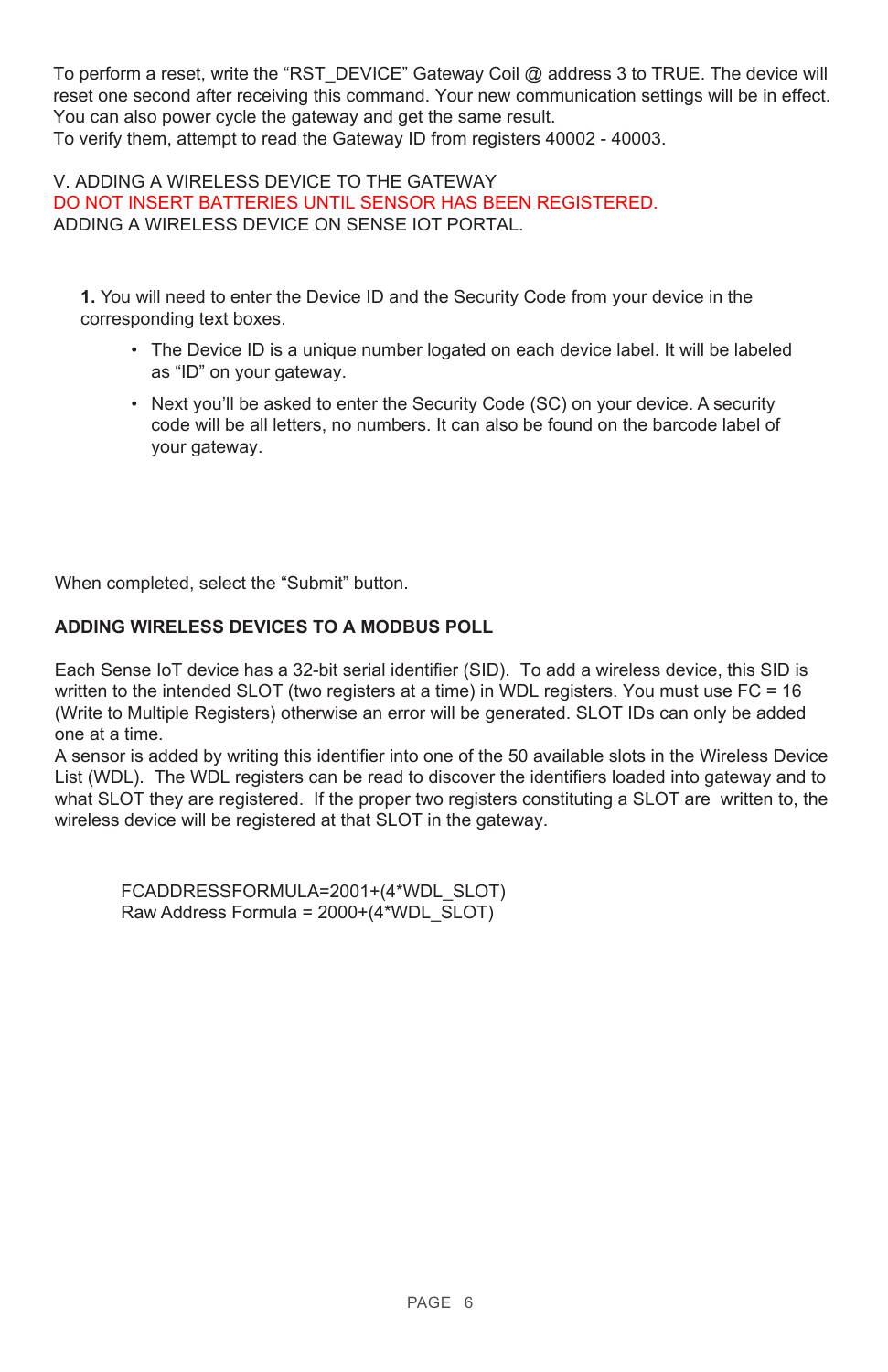Example:

| <b>Register Name</b> | <b>Address</b> | <b>Register Name</b> | <b>Address</b> |
|----------------------|----------------|----------------------|----------------|
| WDC [0]              | FC 2001 / 2000 | $ $ WDC [49]         | FC 2197 / 2196 |

When registering your first device, the gateway will need time to form its first network, which takes 30 seconds. During this time, the middle LED will go red signifying there is no wired communication available, then the third LED will start flashing while the wireless network forms. After the first device registration is complete, any subsequent registrations can be one right after the other, as the network only needs to form once.

You can verify that the network is active by polling the WACTIVE coil  $@0/1$  address. If it now returns true, the registration of the first wireless device is successful, and the wireless network is now active.

Add more wireless devices using the same method, but you will not need to wait 30 seconds after each. To see the current wireless device count, read register  $@$  3 / 40004 address.

| <b>Register Name</b> | <b>Function</b><br>Code | <b>Raw</b><br><b>Address</b> | <b>Description</b>                                                                                                                                                                            |
|----------------------|-------------------------|------------------------------|-----------------------------------------------------------------------------------------------------------------------------------------------------------------------------------------------|
| WD CNT               | 40004                   | 3                            | Wireless Device Count - Value that<br>can be read to discover the number<br>of registered sensors are configured<br>to operate on the gateway. A value 0<br>- 50 is permitted.<br>(READ ONLY) |
|                      |                         |                              | Example Value: 0 (no sensors<br>registered, factory reset condition)                                                                                                                          |
|                      |                         |                              | Example Value: 10 (10 Registered<br>device)                                                                                                                                                   |

#### **VI. BRING SENSORS ONLINE**

Follow the diagrams below to install or replace batteries for your devices. You should either have a sensor that takes AA batteries, Commercial Coin Cell batteries, or Industrial batteries.

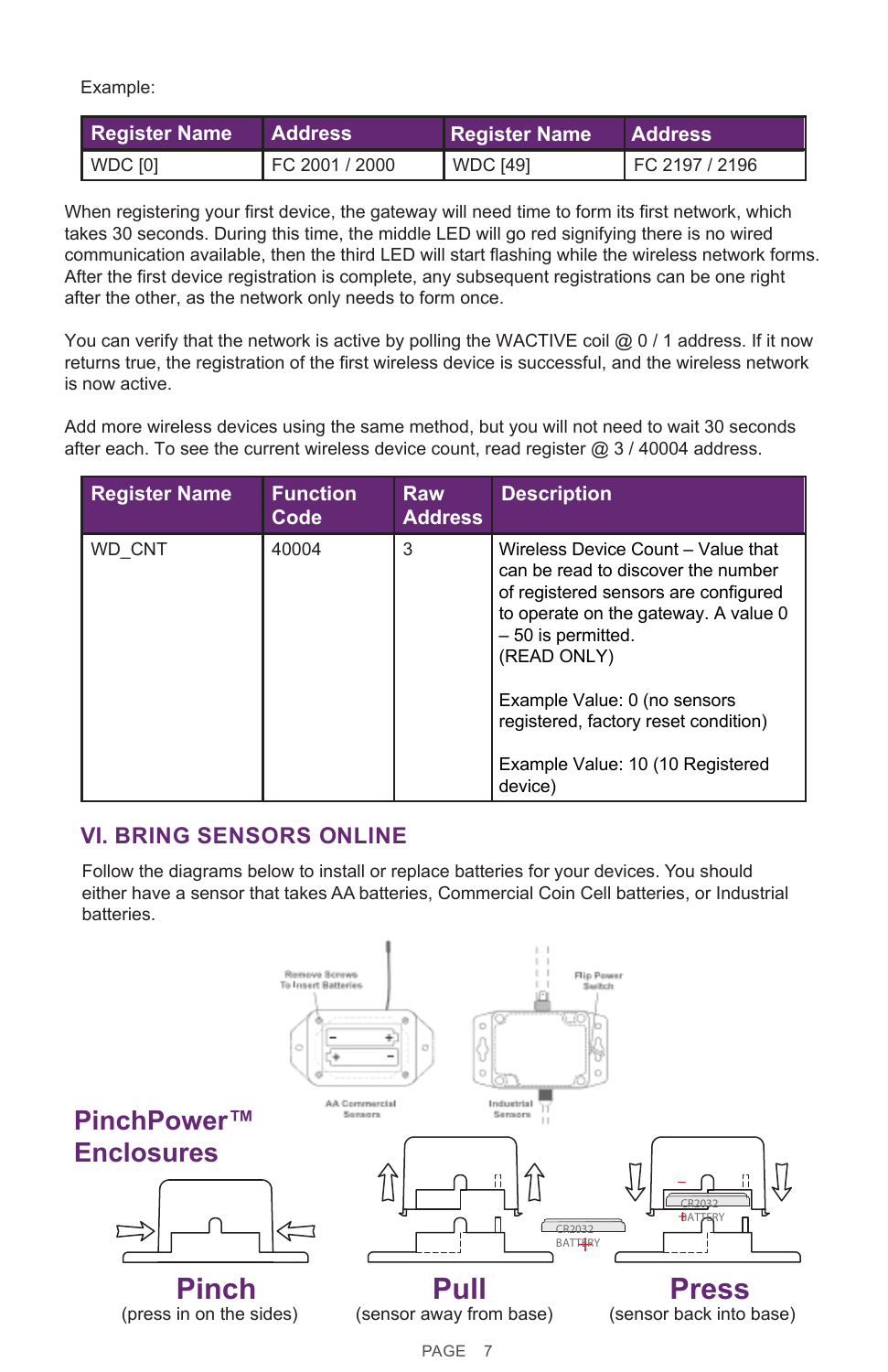Note: It will take 10 - 20 seconds for the sensor to power up. Configurations for your sensors can be changed in the Sense IoT portal. Your new modifications will take effect on the next heartbeat. More immediate results can be achieved by power cycling the sensor. Power cycling is accomplished by removing then re-inserting batteries or using the power switch to cycle the power.

# **VII. READ / INTERPRET SENSOR DATA**

The actual data delivered by the sensor can be quickly read by scanning the Fast Read Registers (FRR). The purpose of these registers is to allow for efficient access to the remote wireless device's most current data.

Any write to the first address in the FRR will zero out the latest measurement and time. Sensors may be set to report data in ten second intervals out of the box, but typically should be at ten minute intervals by default.

The following table represents the gateway's FRR: FCADDRESSFORMULA=41001+(7\*SLOT) Raw Address Formula=1000+(7\*SLOT)

Example:

| <b>Record Name</b> | <b>Address</b>        | <b>Record Name</b> | <b>Address</b>          |
|--------------------|-----------------------|--------------------|-------------------------|
| FRR [0]            | FC 41001,<br>Raw 1000 | <b>FRR [49]</b>    | I FC 41344.<br>Raw 1343 |

These records consist of seven (7) registers per wireless device. The format of these records are:

| <b>Name</b>                             | <b>Offset</b> | <b>Description</b>                                                                                                                                |
|-----------------------------------------|---------------|---------------------------------------------------------------------------------------------------------------------------------------------------|
| AGE                                     | 0             | Time in seconds when the wireless device<br>generated this data.                                                                                  |
| DATA 0,<br>DATA 1.<br>DATA 2.<br>DATA 3 | 1, 2, 3, 4    | Data is generated by wireless device. The<br>format for this data can be found in the<br>Serial Modbus Sensor Application<br>Definition document. |
| <b>Battery</b>                          | 5             | Register value / $100 = x.xx$ Volts                                                                                                               |
| <b>RSSI</b>                             | 6             | A negative number from -20 to -110 dBm                                                                                                            |

Note: Data field size is Int16. Data L is Data 0 and Data H is Data 1 when the sensor data is an Int32. Data in the FRR zeroes out automatically after a period of inactivity from the sensor.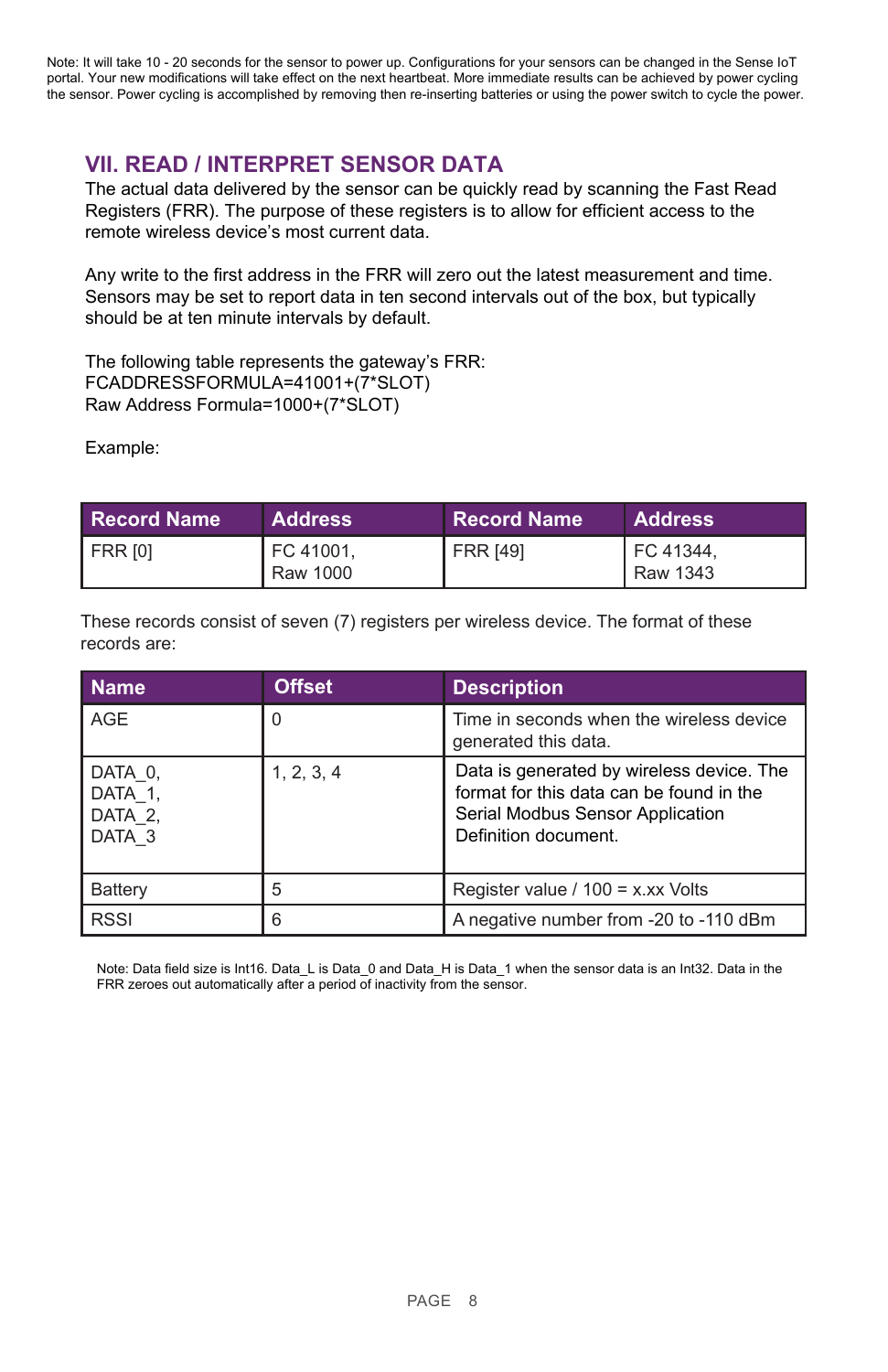| Temperature   | DATA 0: INT16, SIGNED. Data is recorded in Celsius. Divide<br>data by 10 to get degrees Celsius out to one decimal point. |
|---------------|---------------------------------------------------------------------------------------------------------------------------|
|               | Example: Data=271. 271/10 = $27.1^{\circ}$ C                                                                              |
|               | DATA 1, DATA 2, DATA 3 are not used.                                                                                      |
| Water         | DATA 0: UINT16, UNSIGNED. Data is recoreded as 0 for no<br>water present and for water present in default operation.      |
|               | DATA 1, DATA_2, DATA_3 are not used.                                                                                      |
| Open / Closed | DATA 0: UINT16, UNSIGNED. Data is recorded as 1 for magnet<br>present and 0 for magnet absent in default operation.       |
|               | DATA 1, DATA 2, DATA 3 are not used.                                                                                      |
| <b>PIR</b>    | DATA 0: UINT16, UNSIGNED. Data is recorded as 1 for motion<br>detection and 0 for no motion.                              |
|               | DATA 1, DATA 2, DATA 3 are not used.                                                                                      |
| Humidity      | DATA 0 is Temperature Data, INT16, SIGNED, DATA 1 is Hu-<br>midity Data. INT16. SIGNED.                                   |
|               | To convert the humidity and temperature to standard units, apply<br>the following math:                                   |
|               | Temperature $C = (DATA 0 / 100)$<br>RH $% = (DATA 1/100)$                                                                 |
|               | Example: DATA 0: 2374/100 = 23.74 °C<br>DATA 1: 5289/100 = 52.89 %RH                                                      |
|               | DATA 2, DATA 3 are not used.                                                                                              |